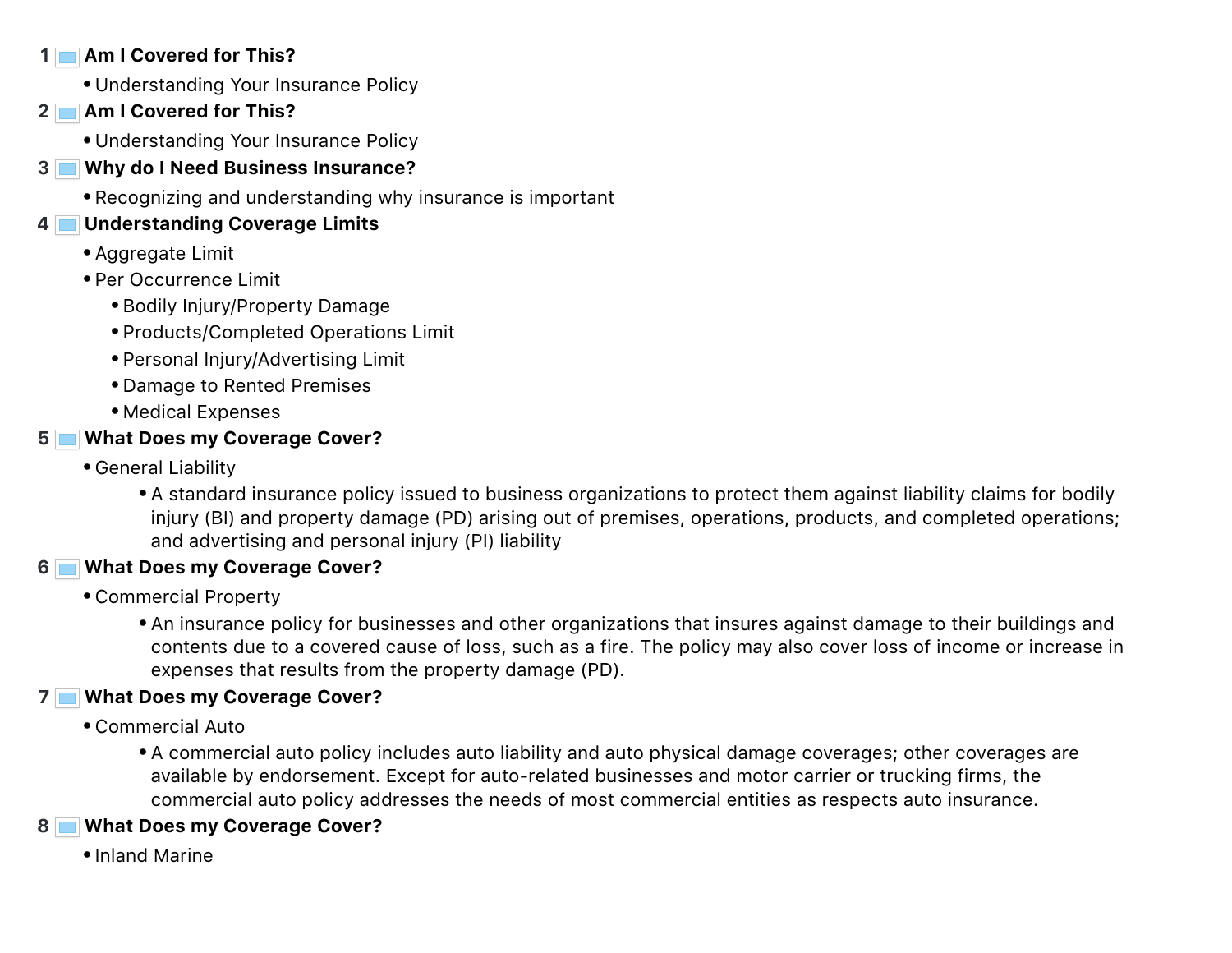- This coverage has evolved over time to cover a wide range of property and materials: Property in transit, property in the custody of a bailee, etc. It includes:
- Equipment floaters
- Installation floaters
- And more…

#### **9 What Does my Coverage Cover?**

- Workers' Compensation
	- An insurance policy that provides coverage for an employer's two key exposures arising out of injuries sustained by employees.
	- Part One covers Work Related Injuries and Illnesses
	- Part Two covers liability arising out of employees' work-related injuries that are a result of the injury or illness.

#### **10 What Does my Coverage Cover?**

- Crime
- This policy provides protection against the loss of Money and Securities, Employee Dishonesty/Theft, Forgery and Alteration, Disappearance, Destruction, Robbery, Burglary, and more.
- **11 What Does my Coverage Cover?**
	- Commercial Umbrella
		- The umbrella policy serves three purposes: it provides excess limits when the limits of underlying liability policies are exhausted by the payment of claims; it drops down and picks up where the underlying policy leaves off when the aggregate limit of the underlying policy in question is exhausted by the payment of claims; and it may provide protection against some claims not covered by the underlying policies.

### **12 Risk Management**

- Workplace Policies
	- MVR Checks
	- Pre-Employment Physicals
	- Drug Testing

#### **13 Risk Management**

- Safety Programs and Policies
	- PPE, Inspections, Meetings, Tool Talks, etc.
	- Training and Reporting
- **14 Risk Management**